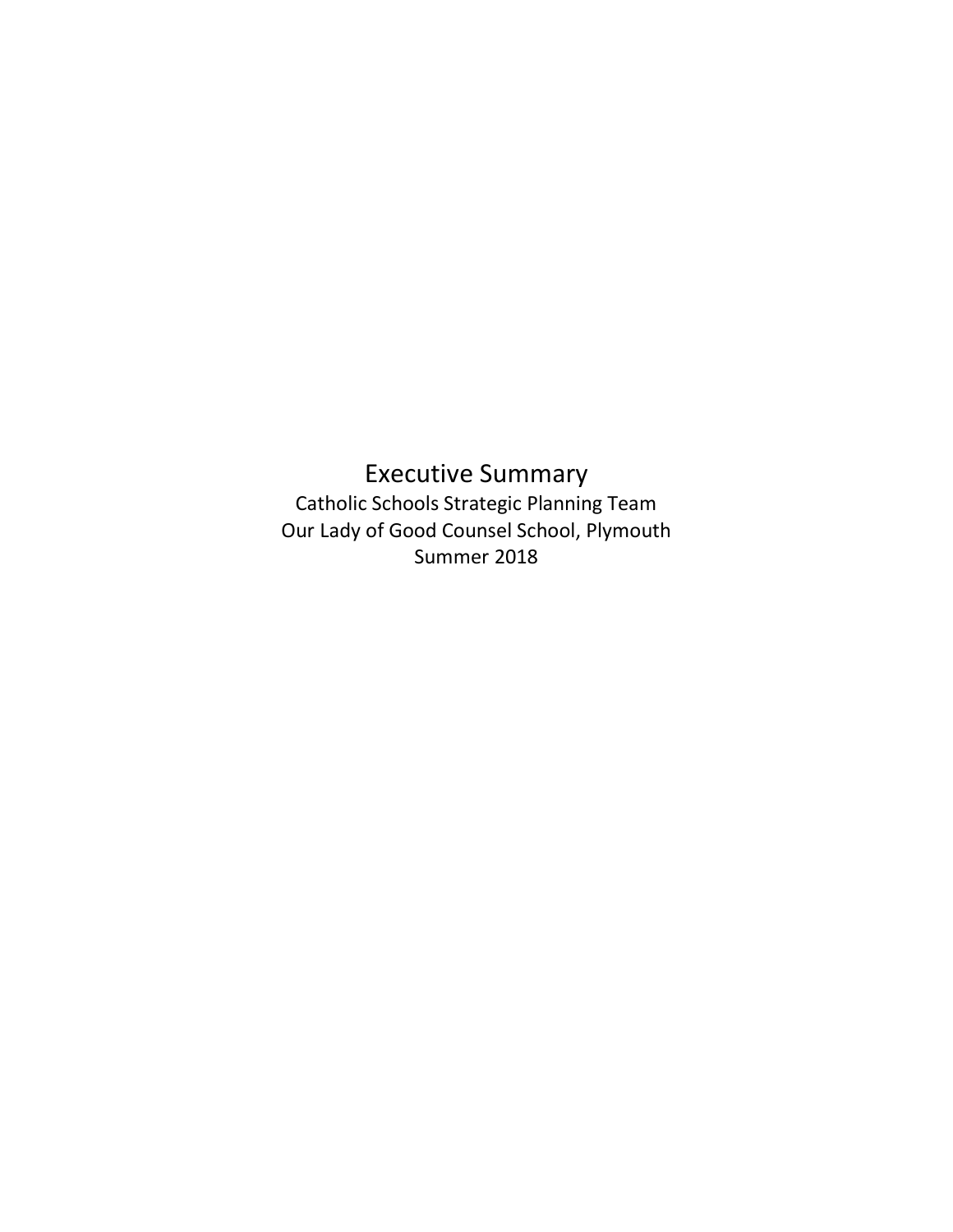**Our School Vision:** *To offer every member of our school community a life-changing encounter with Christ.*

**Our School Mission:**

*We exist to offer a life-changing encounter with Jesus and equip leaders to transform the culture.*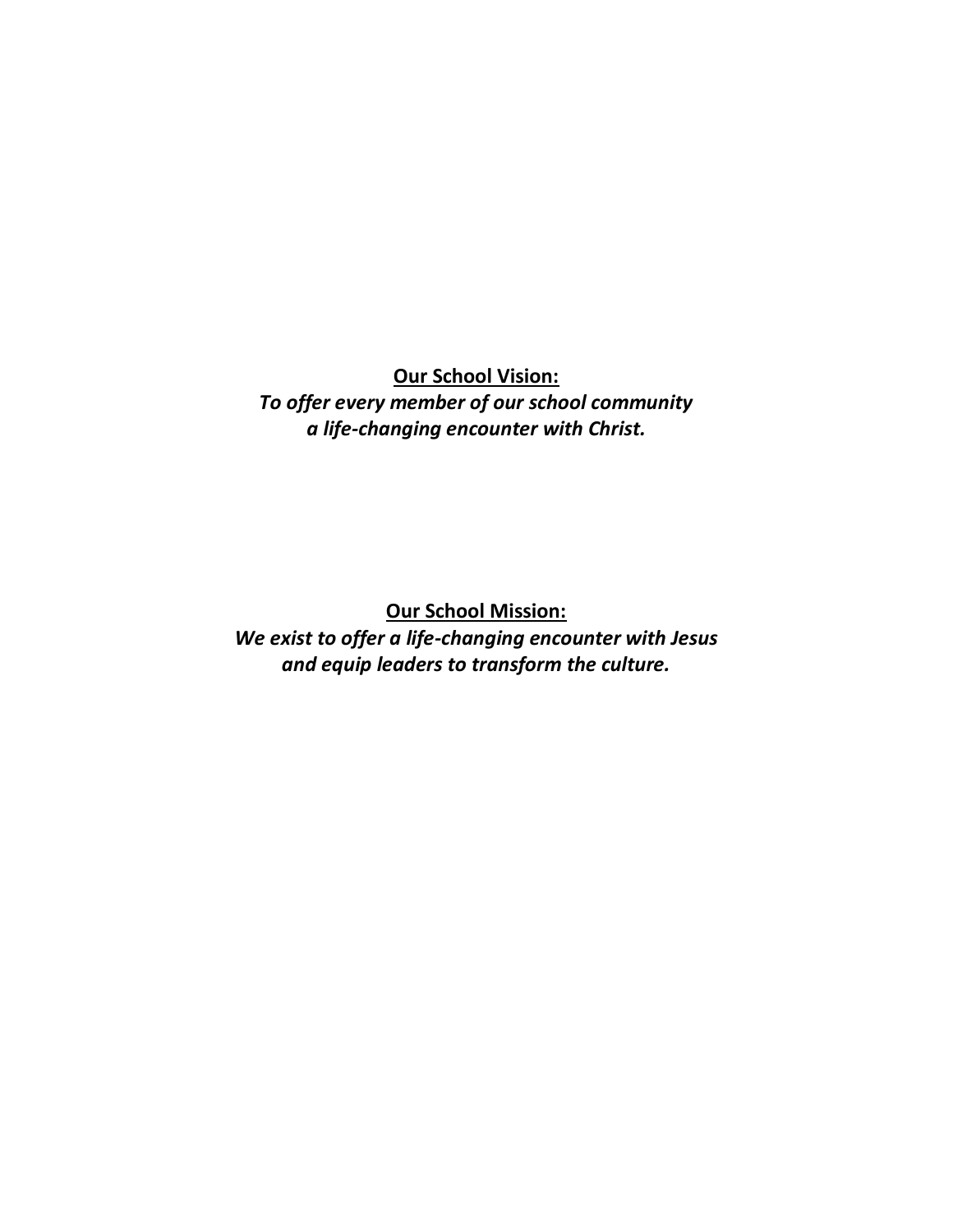## **Introduction**

In Archbishop Vigneron's pastoral letter, *Unleash the Gospel*, he made clear that, without our schools, there won't be a church. He then called each and every school in the Archdiocese to develop a strategic plan that will allow us all to improve and grow. OLGC answered his call and we are proud to share with you this strategic plan.

In late 2017, we formed the OLGC School Planning Team (more specifics below), comprised of our pastor, school leadership and staff, parents (both school parents and parents whose children go to nearby Catholic schools), parishioners, and an alumnus. The team met more than a dozen times over the first six months of 2018 and, after much prayer, hard work and collaboration, we completed the process. The result, we believe, is a dynamic strategic plan, a living and breathing document that will continue to evolve as we do; that will take our school and our community to an entirely new level.

As you will see below, we ultimately zeroed in on two specific pillars that will be the foundation of our plan going forward – *Mission & Catholic Identity* and *Academic Excellence*. By focusing on these two specific pillars, we believe we will become the benchmark for Catholic schools, forming saints by immersing them in a cutting-edge, evidence-based, learner-focused, and of course, God-centered, curriculum and environment.

The remainder of this report breaks down our plan under these two pillars, outlining the objectives and strategies that will allow us to achieve these goals. Please note that this document is a road map of sorts, and that the specific action steps under each strategy will be developed and carried out by various teams that will be identified as we reach each step.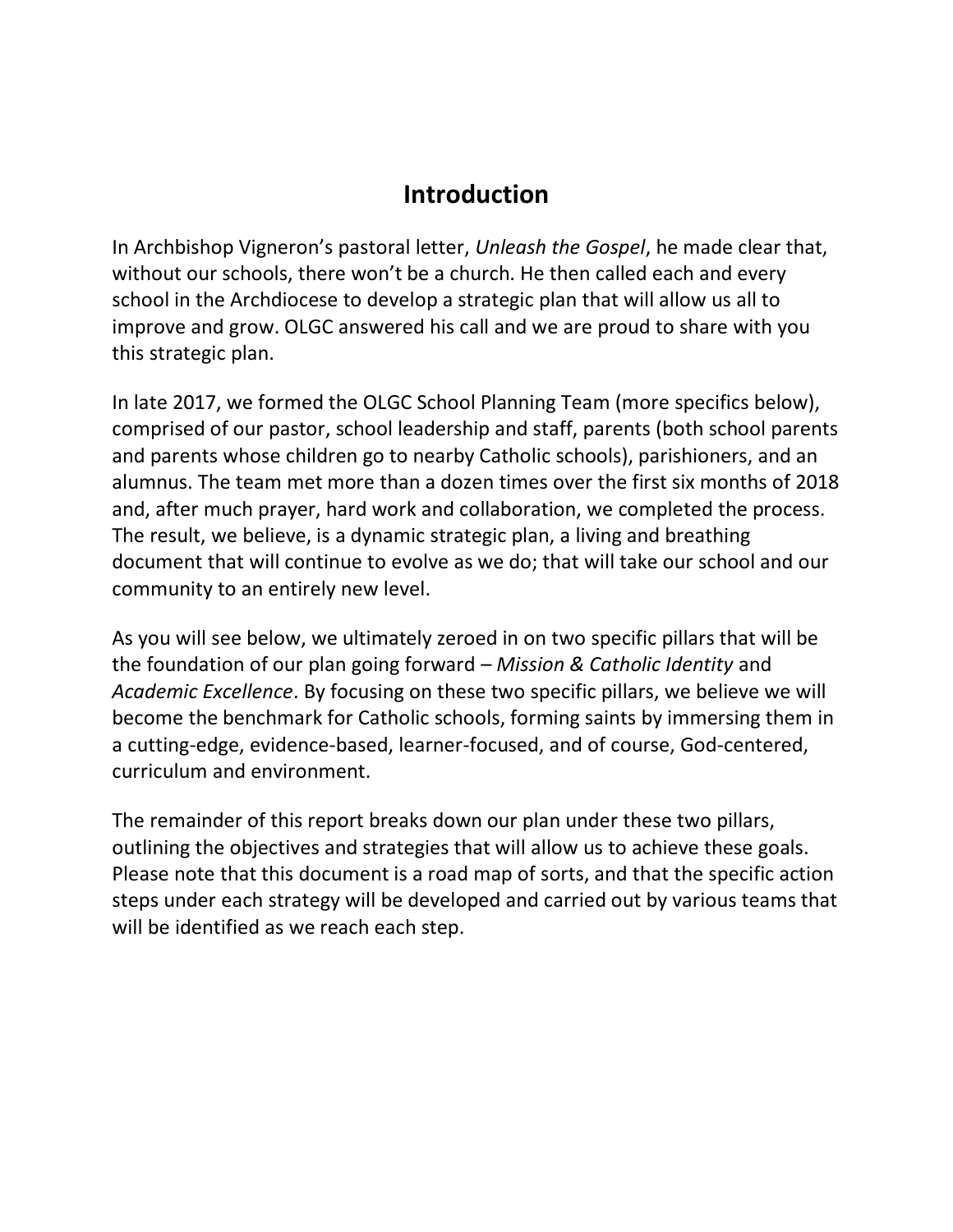## **Goals, Objectives & Strategies**

I. Pillar I – Mission & Catholic Identity

A. Our Goal – To increase the number of people in our school community (i.e. the entire community: students, staff, parents) to come to know and act upon all that God has done for the world in Jesus and are equipped to lead the transformation of our culture as measured by a biannual school community survey (baseline data will be gathered at the beginning of the school year via survey and goal will be updated to become a SMART goal).

1.Members in the community will be offered a life-changing encounter with Jesus.

> a. OLGC staff and parent leaders will communicate our vision and mission *and* the community will begin to live it.

\*note that this item is listed as the first item under every objective in this report. The reason is simple - we cannot achieve our mission if we don't tell people what it is, and we cannot ask people to join us if we are not living it.

> (1) The pastor and principal will host a mandatory vision casting event following the Mass of the Holy Spirit. completed 9/5/18

(2) Families will be offered a Pledge to commit to living our vision and mission. **completed 9/5/18, 9/13/18,** 11/14/18

(3)The school website will be redesigned to communicate our vision and mission. **completed** 1/12/19

(4) The School Advisory Committee will be redesigned to support our vision and mission.

(5) All school business and meetings will be centered around our common vision and mission.

b.The OLGC school community and parish will partner to bridge the divide, i.e., bring people through the school to the parish, and bring people through the parish to the school.

(1) Invite charism teams to support the school.  $9/23/18$ , 12/20/18

(2) Provide opportunities for OLGC students to serve the parish community.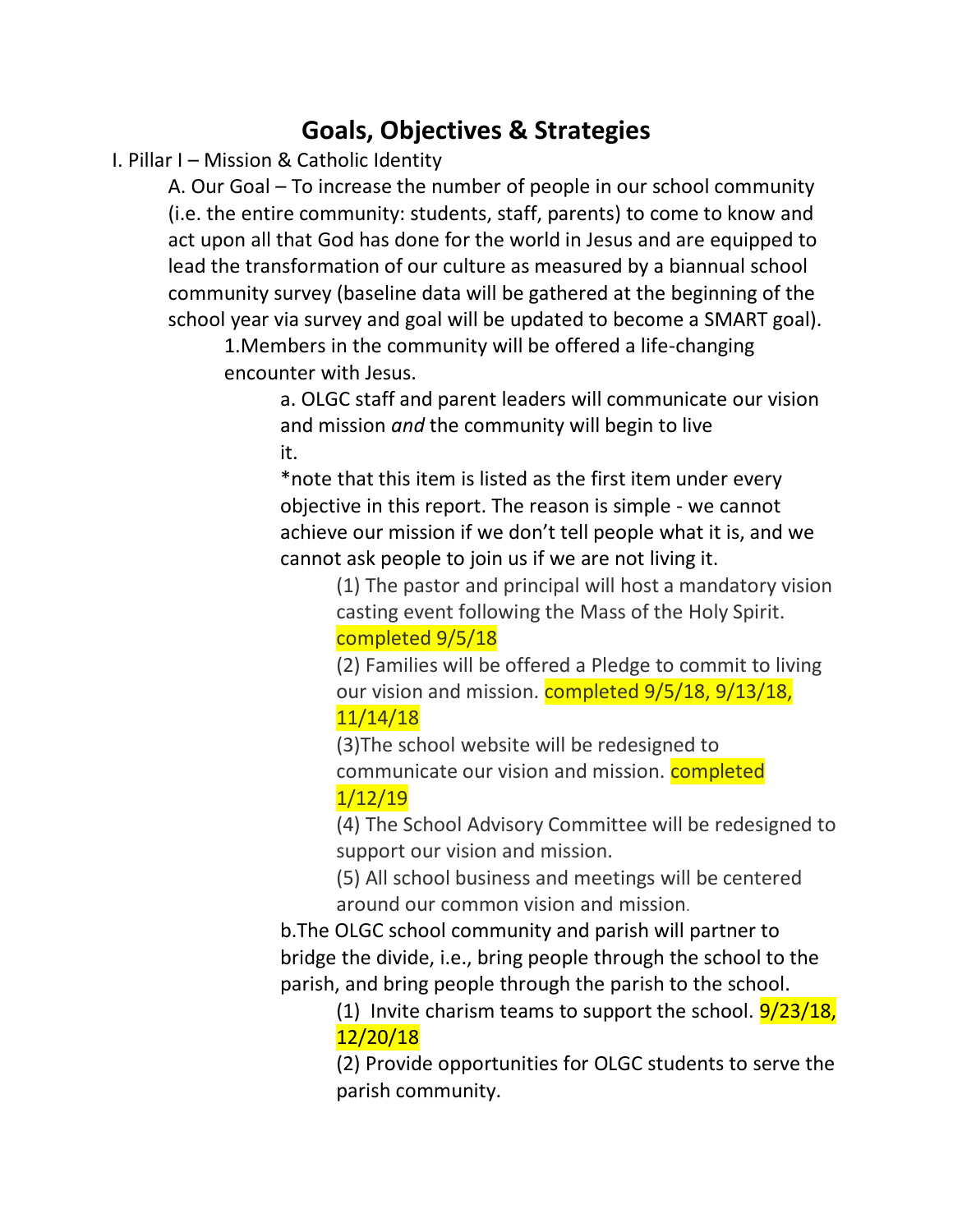(3) Communicate the happenings of the school with the parish community.

(4) OLGC school will sponsor parish events and parent education opportunities such as a Cyber Bullying presentation. 10/16/18

(5) Invite parish to participate in events such as Mass, Open House, Coffee Chats and school assemblies.

c. In partnership with the parish, training and tools will be provided.

> (1) Alpha will be offered for school families in the winter. (2)Opportunities will be offered for faith communities such as a Dad's Club and Walking with Purpose. (3)Self-measurement tools – we want our community members to take initiative for their own spiritual lives. (4)Spiritual retreats will be offered for mothers and fathers in the fall. completed  $10/12/18$ ,  $10/19/18$

2*. Our school staff* will be offered life-changing encounters with Jesus.

a. OLGC school administration and parish staff will communicate our vision and mission and the OLGC school staff will begin to live it.

(1)The pastor and principal will host a vision casting event for staff the week before school starts. **completed** 9/5/18

(2)The OLGC parish staff will be encouraged to pray for and encourage all school staff. began summer 2018

b.OLGC school administration and campus minister will increase opportunities for staff formation.

(1) Alpha will be offered for school staff in the fall. completed 11/19/18

> (2) The OLGC staff will participate in a Called and Gifted Workshop in the spring. (3/15/18)

(3) A spiritual retreat will be offered for OLGC staff. completed 8/24/18

c. The OLGC school staff will participate in leadership training through The Leader in Me to create a culture of student empowerment. completed 11/19-20/18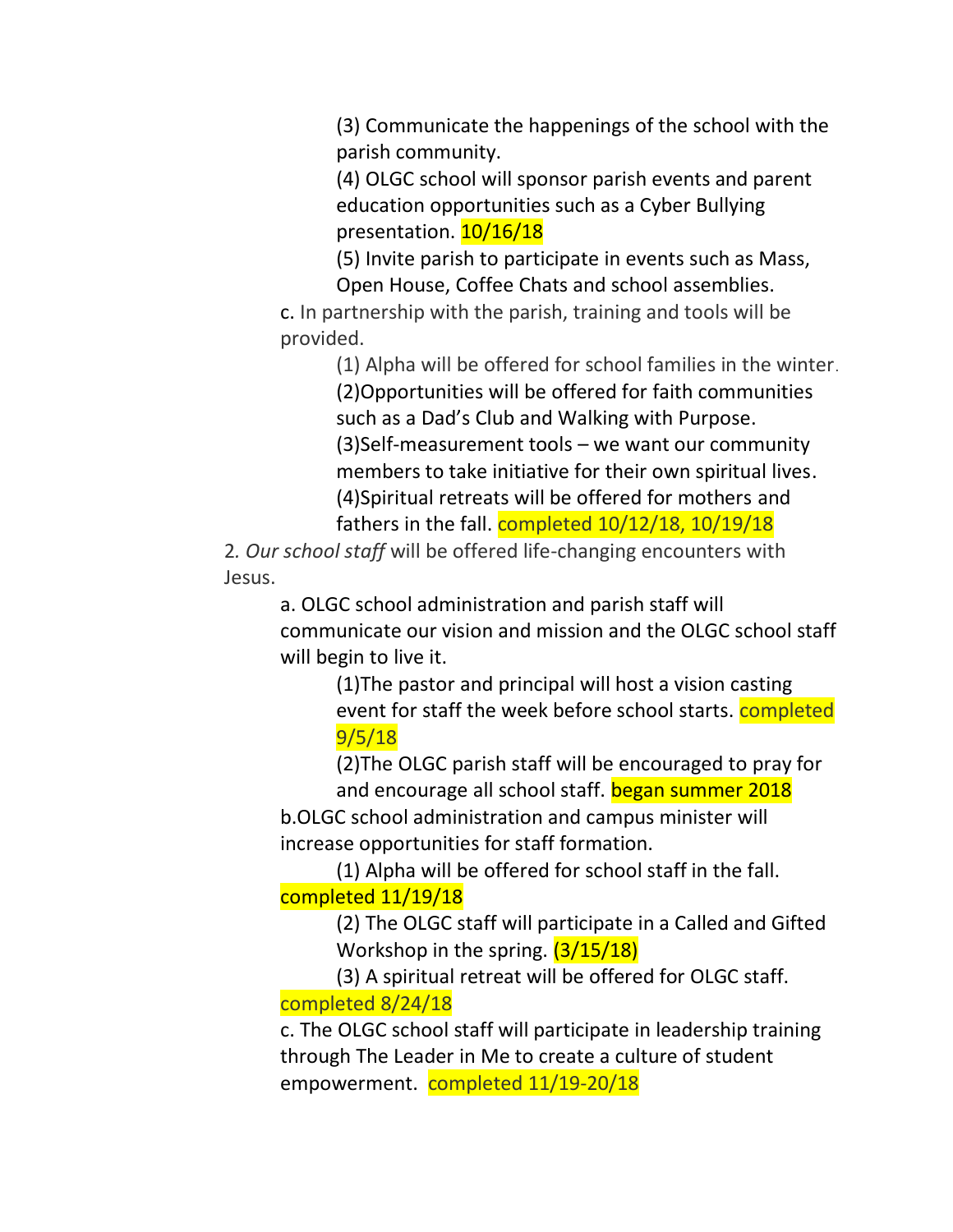3*. Our students will be offered life-changing encounters with Jesus.* 

a. OLGC school staff will communicate our vision and mission and the student body will begin to live it.

> (1)Every classroom will write a classroom mission statement in alignment with our school mission. completed 8/30/18

(2)The mission statement along with student testimonies will be shared through daily video announcements.

(3)Begin every day with school-wide praise and worship and prayer.

b. The OLGC school staff will Increase opportunities for student formation.

(1) Alpha will be offered for Middle School students. began 1/13/19

> (2) 8th Grade boys and girls retreats will be offered in the fall. completed 9/21/18, 9/28/18

(3) An increase in liturgies, adoration, praise & worship (integrate music)

(4) Begin Level 1 of Catechesis of the Good Shepherd for PK-Grade 1. **completed 10/1/18** 

c. Leadership and life skills will be developed in students through The Leader in Me to equip leaders to transform the culture.

II. Pillar II – Academic Excellence

A. Our Goal – OLGC students will achieve a minimum average of 75 in each grade level as measured by the IOWA Assessment by 2020.

1. OLGC school staff will create a research-based, learner-centered academic environment and curriculum that supports the needs of *all* who desire a Catholic education.

a. OLGC school staff will engage in an honest assessment of our current practices and how we can advance learning to support the needs of all students. completed  $9/11/18$ b. OLGC school administration will offer professional development opportunities to re-imagine curriculum and instruction.